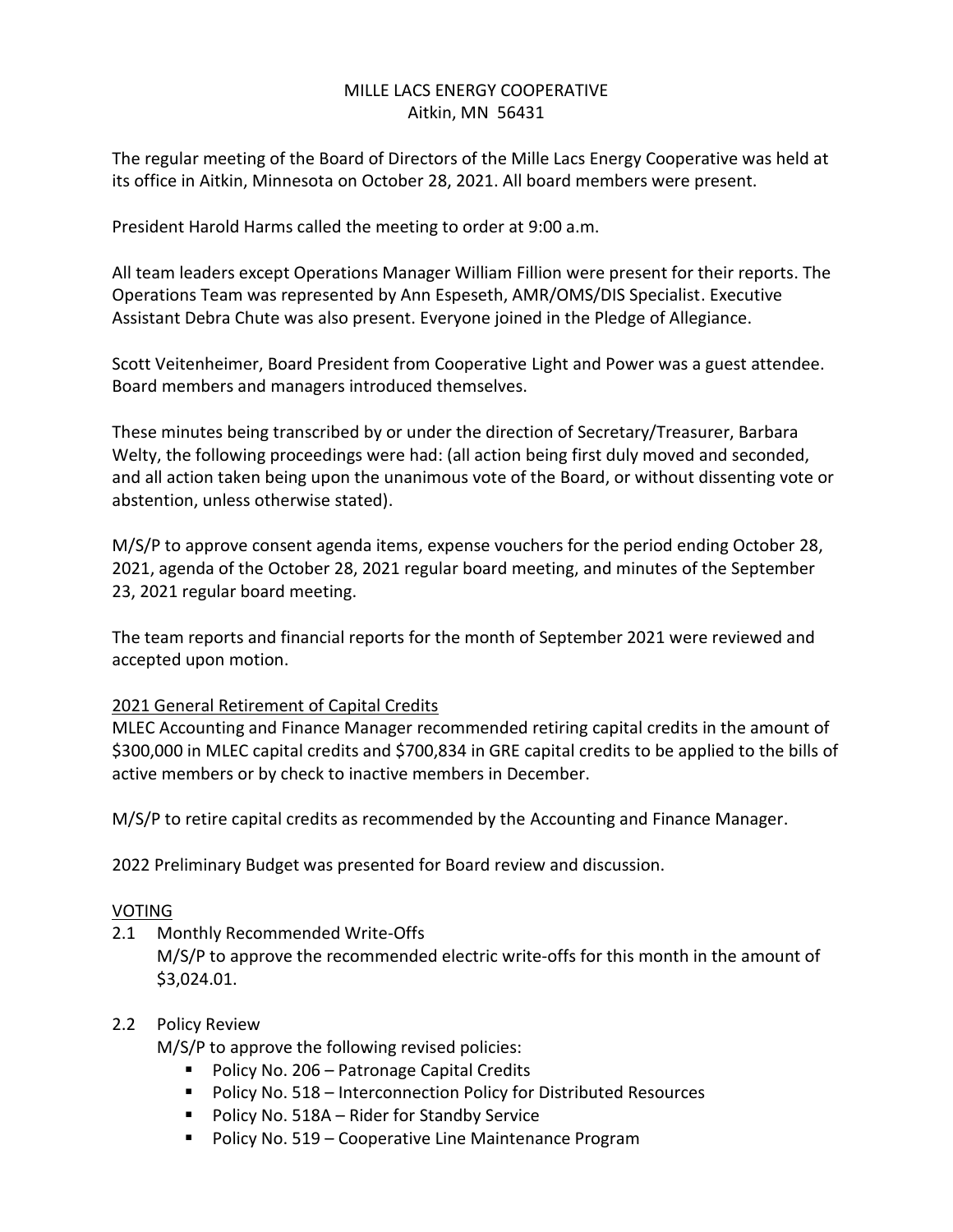Regular Board Meeting Minutes October 28, 2021

- Policy No. 520 Cooperative Line Construction Program
- Policy No. 521 Stray Voltage (Neutral to Earth Voltage)
- 2.3 Activity Reports
	- GRE The September 2021 GRE Board Minutes as submitted by Harold Harms was reviewed. Harold gave a verbal report on October's GRE board meeting.
	- MREA September 2021 MREA Report was reviewed. Barb Welty gave a verbal report on the October MREA Board meeting.
	- RUS none
	- $\text{CFC}-none$
	- NRECA NRECA September 2021 Board Meeting Report was reviewed.
	- MAC none
	- FEDERATED none
	- NRTC none
	- RESCO none
	- NISC none
	- OTHER CoBank
		- o CoBank 2021 Election results was reviewed. Robert (Mac) McLennan was elected in Central Region.
		- o Matt Hale was recently hired as CoBank Relationship Manager for MLEC.

M/S/P to accept the activity reports.

# REPORTS

3.1 Safety Control

There was no safety training between the September and October board meetings. The October 21<sup>st</sup> Field Audit with Deanna Soderberg of PLS will be rescheduled. The next safety meeting is scheduled for October 28 th with MREA presenting *Hot Line Work with Emphasis on Rubber Gloving. Field Audit* with Deanna Soderberg is tentatively scheduled for November 16<sup>th</sup>.

The 2021 Safety Cross was reviewed.

- 3.2 Cold Weather Rule Appeals Committee Update Committee members were contacted by MLEC's directors. All members agreed to continue serving on the committee.
- 3.3 Quarterly Articles/By-Laws Review As part of the quarterly update, the Articles of Incorporation and By-Laws were reviewed.
- 3.4 Unclaimed Property \$22,894.70 will be distributed in 2021 to seven area schools.

M/S/P to approve the distribution of Unclaimed Property to schools as recommended by MLEC Financial Team.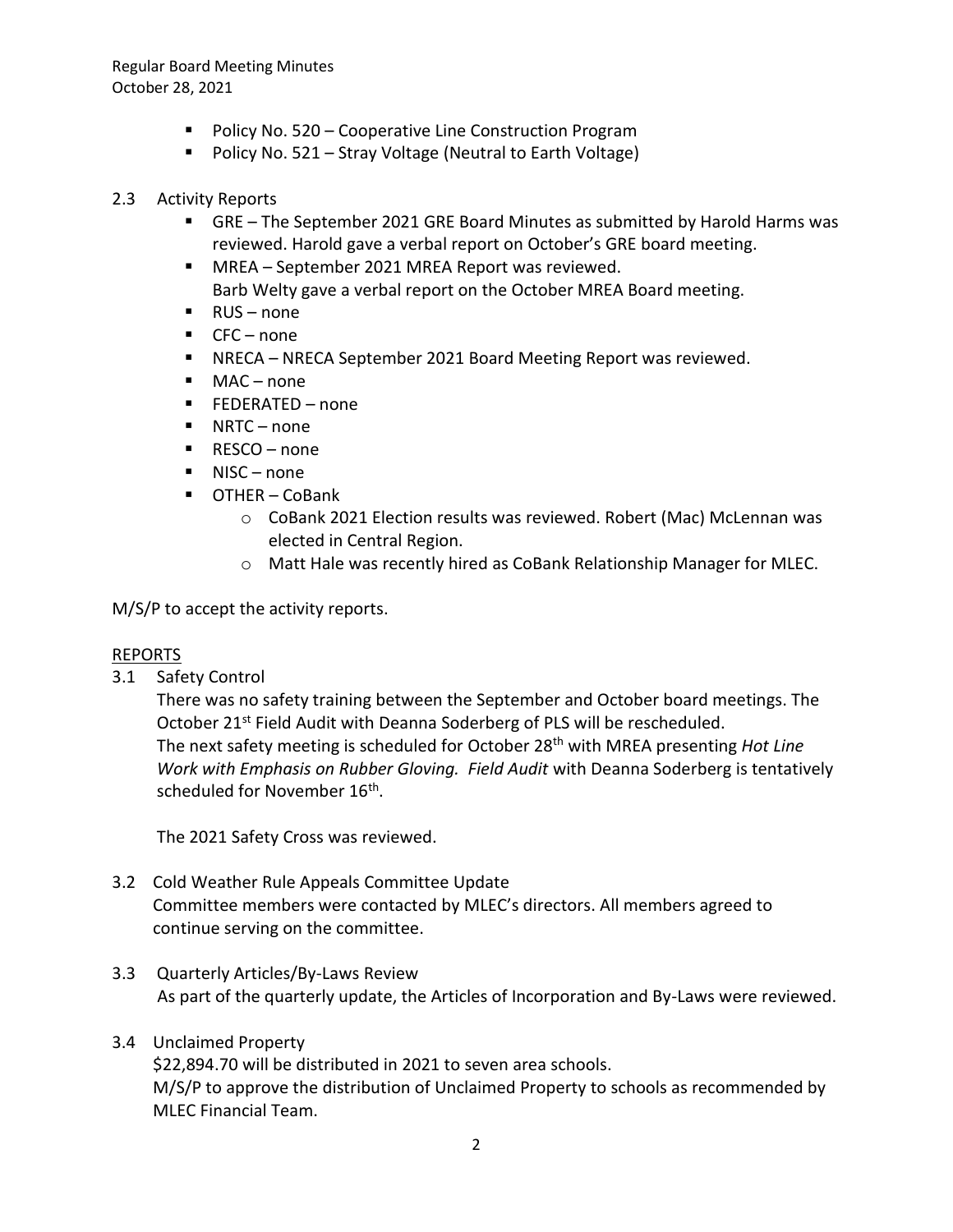Regular Board Meeting Minutes October 28, 2021

#### SCHEDULED MEETINGS

- 4.1 MREA Legislative Summit, Online, Wednesday November 10, 2021 Attending: Harold Harms, Carol Pundt, Mike Reem and Barb Welty will be attending at MLEC Office.
- 4.2 NRECA Annual Meeting**,** Nashville, TN and Online March 6 – 9, 2022 Preconference workshops – March 4 - 6, 2022 A final decision on who is attending will be made at a future meeting.
- 4.3 MREA Annual Meeting, St Paul RiverCenter March 15 - 16, 2022, Tuesday - Wednesday A final decision on who is attending will be made at a future meeting.
- 4.4 CoBank Regional Meeting**,** JW Marriott Mall of America, Minneapolis, MN Thursday – Friday, March  $17 - 18$ , 2022 A final decision on who is attending will be made at a future meeting.

# 4.5 Other Information: Three month look ahead @ MLEC Board meeting NON-Reoccurring Agenda Items:

- November  $30<sup>th</sup>$ :
	- o Updated Preliminary 2022 Budget Review
	- o NRECA Board Governance Video or Article
- December 28:
	- o 2022 Budget Review and Approval
	- o Mille Lacs Community Trust Board Update
	- o NRECA Governance Video or Article
- $\bullet$  January 27<sup>th</sup>:
	- o NRECA Governance Video or Article

# Remaining MREA 2021 Board Meeting Dates:

• Tuesday – Wednesday, December 21 – 22

NOTE: If anyone is interested in attending a MREA Board meeting, please let Deb Chute and Director Barb Welty know so arrangements can be made.

- 4.6 Board Meeting Dates
	- o Tuesday, November 30, 2021
	- o Tuesday, December 28, 2021
	- o Thursday, January 27, 2022